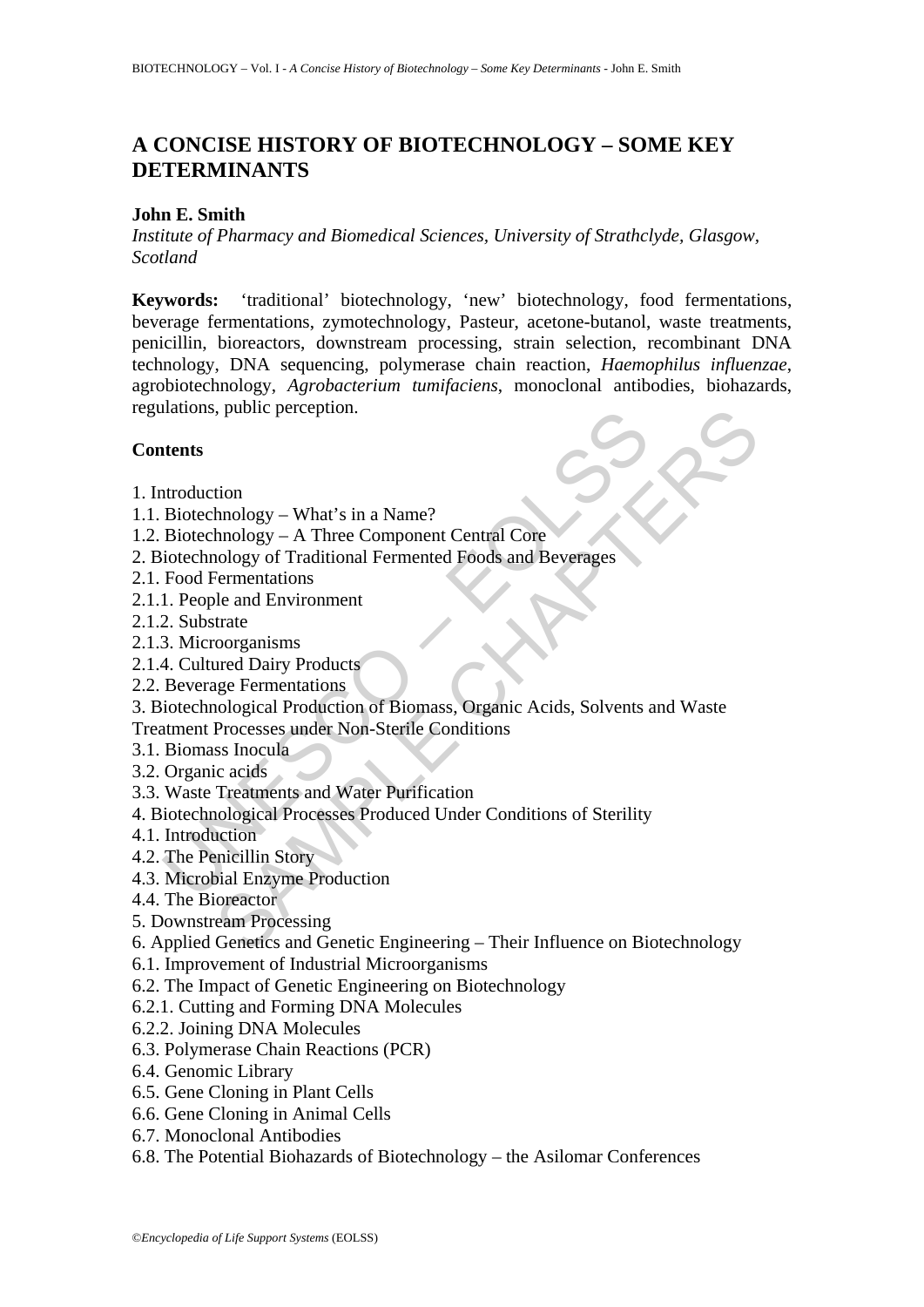7. Public Perceptions of Biotechnology 7.1. What are the Main Areas of GM Technology that Appear to Create the Greatest Level of Public Concern? 7.1.1. Antibiotic-Resistance Genes 7.1.2. Transfer of Allergens 7.1.3. Release of Genetically-Manipulated Organisms into the Environment 7.1.4. Safety of Genetical Engineered Foods 7.1.5. Applications of Human Genetic Research 8. Conclusions Acknowledgements **Glossary** Bibliography Biographical Sketch

#### **Summary**



In any<br>
in a beginning biotechnology was an artisanal skill rather than a se<br>
production of beers, wines, cheeses and breads etc. where the pr<br>
hed out and were reproducible. The role of microorganisms in all<br>
not recogniz maintain biotechnology was an artisanal skill rather than a science and invotion of beers, wines, cheeses and breads etc. where the processes were tand were reproducible. The role of microorganisms in all of these processi In the beginning biotechnology was an artisanal skill rather than a science and involved the production of beers, wines, cheeses and breads etc. where the processes were well worked out and were reproducible. The role of microorganisms in all of these processes was not recognized until the microscopic observations by Anton van Leeuwenhook and the later experiments by Pasteur (see also *Fundamentals in Biotechnology*). Industries developed around non-sterile production of various organic acids together with the rapid development of waste water and solid waste treatment processes that were to lead to major improvements in the health of populations especially in cities. In the 1940s there was rapid development of aseptic fermentation processes (the bioreactor) which lead to the production of antibiotics (penicillin), amino acids, enzymes, steroids, polysaccharides and monoclonal antibodies creating a new range of biotechnology industries. Applied genetics and recombinant DNA technology were to improve important industrial microorganisms and to create new aspects in plant and animal agriculture. Recombinant drug production is now a largely important industrial aspect of biotechnology. Biotechnology is a complex, multifunctional but often maligned activity. Biotechnology will undoubtedly present major opportunities to human development in nutrition, medicine and industry but it cannot be denied that some aspects are creating social-ethical apprehensions.

Notwithstanding, biotechnology will undoubtedly be the major technology of the  $21<sup>st</sup>$ Century and should be so recognized by the lay public.

### **1. Introduction**

### **1.1. Biotechnology – What's in a Name?**

In recent times there has been a growing concern about the misuse of the word 'biotechnology' as an overall term to cover several different categories. As stated by Anton Lavoisier – 'scientists must be precise in their speaking and writing as in their scientific determinations and measurements' while Lord Kelvin stated – 'that, when a person can define precisely and measure accurately that of which he/she writes or speaks their propositions have credibility, if not they must be regarded as suspect.'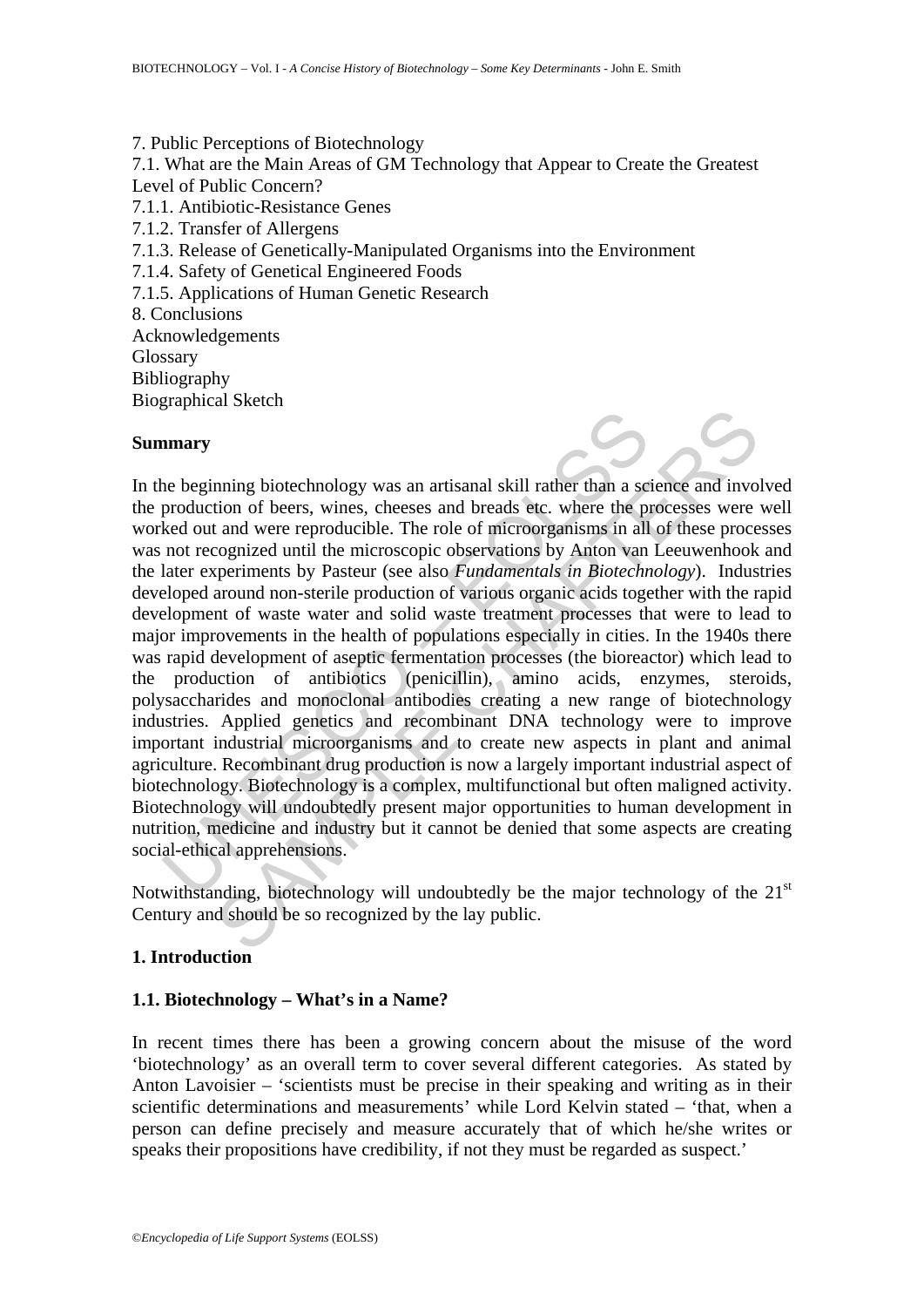In many circles ' biotechnology' is used as a blanket term to cover a wealth of activities such as brewing, wine production, cheese making, organic acids, antibiotics, monoclonal antibodies as well as genetic modification, whether within- or trans-species and whether by selective breeding or by way of modern molecular biology techniques. Biotechnology has been defined in many ways.

A collective noun for the application of biological organisms, systems or processes to manufacturing and service industries.

The integrated use of biochemistry, microbiology and engineering sciences in order to achieve technological (industrial) application capabilities of microorganisms, cultured tissue cells and parts thereof.

A technology using biological phenomena for copying and manufacturing various kinds of useful substances.

The application of scientific and engineering principles to the processing of materials by biological agents to provide goods and services.

is explication of scientific and engineering principles to the proce<br>biological agents to provide goods and services.<br>e science of the production processes based on the action of mi<br>ir active components and of production p Social decondition of scientific and engineering principles to the processing of materical agents to provide goods and services.<br>
ee of the production processes based on the action of microorganisms to<br>
ee components and o The science of the production processes based on the action of microorganisms and their active components and of production processes involving the use of cells and tissues from higher organisms. Medical technology, agriculture and traditional crop breeding are not generally regarded as biotechnology.

Really no more than a name given to a set of techniques and processes.

The use of living organisms and their components in agriculture, food and other industrial processes.

The deciphering and use of biological knowledge.

The application of our knowledge and understanding of biology to meet practical needs.

Table 1. Some Selected Definitions of Biotechnology

Source: Smith (2009) *Biotechnology*. 5<sup>th</sup> Edition. Cambridge University Press

The European Federation of Biotechnology (EFB) considers biotechnology as 'the integration of natural science and organisms, cells, parts thereof and molecular analogues for products and services. The aims of the Federation seek:

- To advance biotechnology for the public benefit;
- To promote awareness, communication and collaboration in all fields of biotechnology;
- To provide governmental and supranational bodies with information and informed opinions on biotechnology;
- To promote public understanding of biotechnology.

For the non-scientist the Concise Oxford English Dictionary states 'biotechnology is the exploitation of biological processes for industrial and other purposes especially the genetic manipulation of microorganisms for the production of antibiotics, hormones, etc.'

In older literature the word biotechnology has arisen in different contexts. Karl Ereky, a Hungarian agricultural economist published in 1919 a paper entitled 'Biotechnology of meat, fat and milk production in large-scale agricultural enterprises'. The word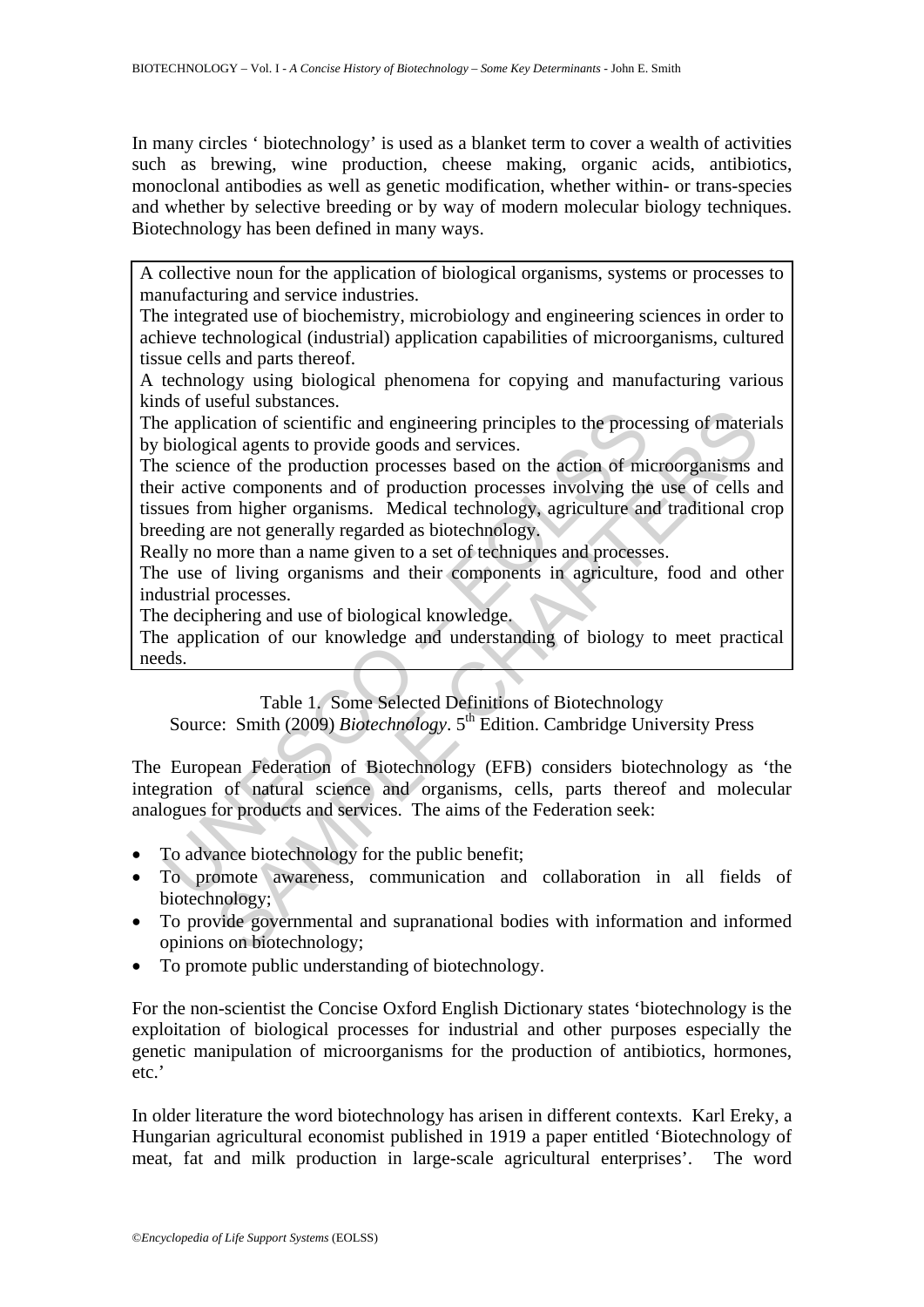biotechnology was used to cover the interaction of biology with technology, connotating all productions by means of biological transformations.

In 1947 under the heading 'Biotechnology: a new fundamental in the training of engineers biotechnology was considered as a branch of technology concerned with the development and exploitation of machines in relation to various needs of human.

In 1962 the *Journal of Microbiological Technology and Engineering* edited by Elmer L. Gaden changed to *Biotechnology and Bioengineering* and undoubtedly was a major factor "involved in disseminating the word biotechnology to a wider readership, especially in engineering". Biotechnology was viewed as all aspects of the exploitation and control of biological systems.

word biotechnology has evolved through different forms of usad 'traditional' or 'old' biotechnology refers to conventional ted a paplied for centuries to produce beers, wines, cheeses and asseg microorganisms and in recent biotechnology has evolved through different forms of usage. What matitional' or 'old' biotechnology refers to conventional techniques that different for centuries to produce beers, wines, cheeses and associated other for c The word biotechnology has evolved through different forms of usage. What may be called 'traditional' or 'old' biotechnology refers to conventional techniques that have been applied for centuries to produce beers, wines, cheeses and associated other foods using microorganisms and in recent times with the production of antibiotics and solvents of many types. 'New' biotechnology involves all methods of genetic modification by recombinant DNA and cell fusion techniques, together with the further developments of 'old' biotechnology processes.

Unfortunately, in many parts of modern science the term biotechnology is now being used as a substitute for genetic modification and genetic engineering. In the United States in the late 1970-80s, new aspects of genetic engineering were being demonized by activists and the NHI began using the term 'biotechnology' when describing transspecies genetic modifications. The term was then picked up by the media and by politicians and, eventually, found its way into governmental documents and legislation.

In the broadest sense biotechnology applies the principles of technology to the biological sciences and applies the principles of living biological materials to technology. However, from a public aspect the term biotechnology is now more widely recognized from its genetic engineering association and as an icon of high technology. Few realize that which is recognized as traditional biotechnology generates huge worldwide wealth.

While engineers were using the term biotechnology by the late 1960s most biologists waited on the arrival of genetic engineering before it was more widely accepted. The term biotechnology held great fascination within business programs and in press coverage in the 1980-1990s, but undoubtedly the word biotechnology has, to some extent, become an overused buzzword, often with incorrect usage together with a plethora of definitions.

Biotechnology should not be viewed as a single scientific discipline but rather drawing upon a wide range of relevant subjects including microbiology, biochemistry, molecular biology, cell biology, plant biology, immunology, protein engineering, enzymology, mammalian cell culture and a wide range of process technologies **(**see also *Fundamentals in Biotechnology***)**. More relevantly, biotechnology can be viewed as a range of enabling technologies that will be applied in many industrial, environmental,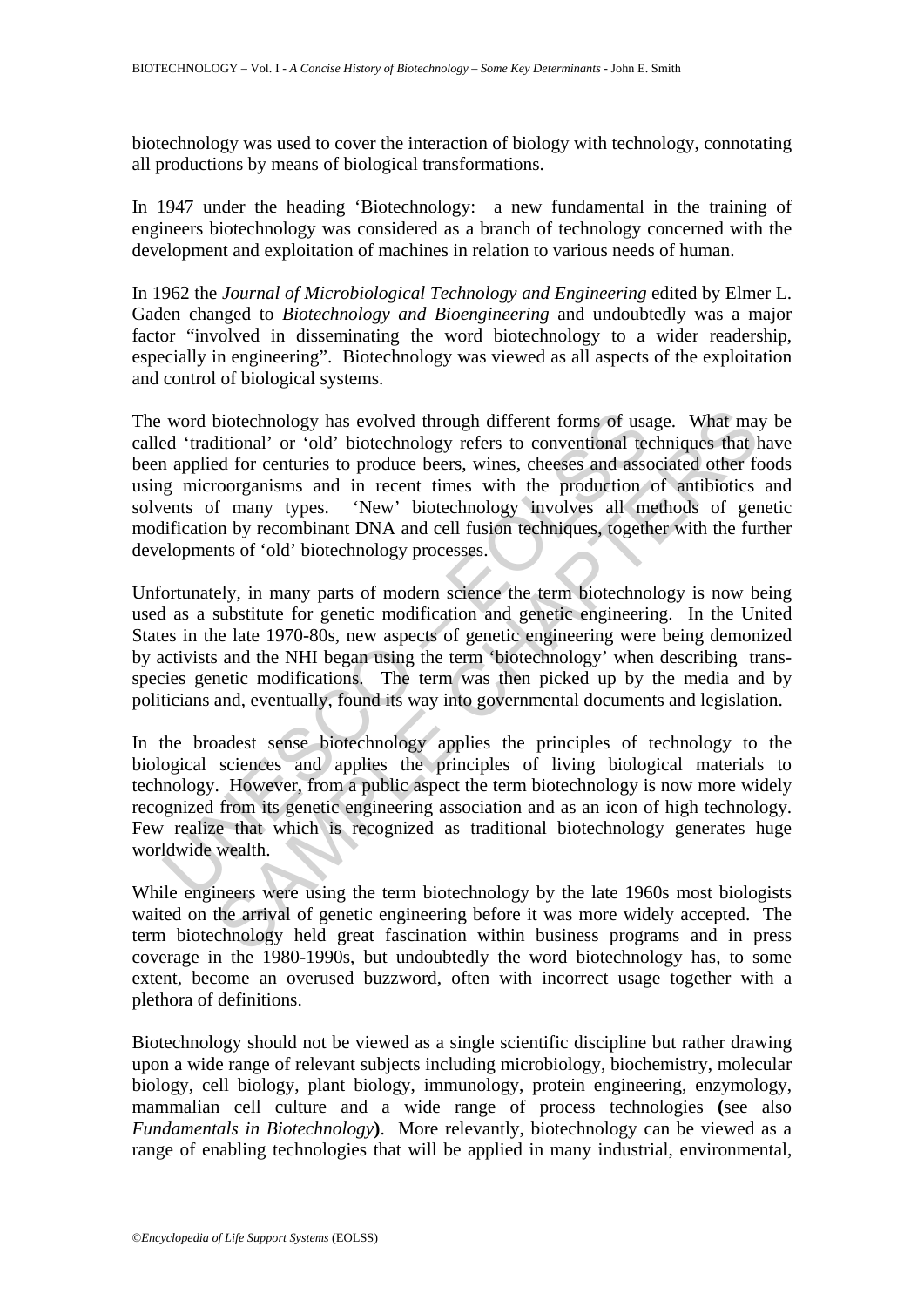agricultural, medical and veterinary sectors. As stated by McCormick, a former editor of *Nature Biotechnology* 'there is no such thing as biotechnology, there are biotechnologies. There is no biotechnology industry; there are industries that depend on biotechnologies for new products and competitive advantage.'

It is now becoming increasingly accepted that there should be a descriptive foreword when defining biotechnology, e.g. animal cell biotechnology, stem cell biotechnology, plant biotechnology, enzyme biotechnology *etc*. Clearly, the term biotechnology will never remain static and its usage and how it is defined will continue to evolve.

# **1.2. Biotechnology – A Three Component Central Core**

for most examples there will be a three component central core.<br>
the most applicable biological catalyst for the specific function of<br>
the creation of the best possible environment for the catalys<br>
iainment system or biore When considering the historical evolution of biotechnological processes it can be seen that for most examples there will be a three component central core. Firstly, there will be the most applicable biological catalyst for the specific function or process followed by the creation of the best possible environment for the catalyst to perform (e.g. containment system or bioreactor with technical backup) and finally, for most advanced systems, the separation and purification of an essential product(s) (downstream processing).

It will be seen, especially with 'traditional biotechnology' that the most effective, stable and convenient form of catalyst will be the whole organism, especially microorganisms of many types. In more recent times, there has been increased use made of mammalian and animal cell cultures in 'new' biotechnology.

Microorganisms with their immense gene pool have shown an almost unlimited synthetic and degradative potential coupled with extremely rapid growth rates. Over time precise specific microorganisms have been selected, modified by mutations and in more recent years by a spectacular array of new molecular biology techniques yielding amazingly improved biological catalysts for biotechnological processes.

Solution to the best posside matrix and agricultural core. Firstly, there the applicable biological catalyst for the specific function or process follo at the best possible environment for the catalyst to perform at tapli Before embarking on a detailed study of the phases of the historical evolution of modern-day biotechnologies, it must be noted that while biotechnology encompasses science, technology, industrial, medical and agricultural applications and increasing public policies, there is a growing unease with certain ways that we now 'use life processes'. This is now generating intense debate on the ethics and philosophy of biotechnology (see also *Public Policy Responses to Biotechnology* – *Why Genetic Modification arouses Concern: Social, Cultural and Political Impacts*).

It has often been written that biotechnology has its roots in the dawn of history and could be considered as a deliberate application of what we now know as 'microbiology'. While microorganisms were first observed microscopically by Anton van Leeuwenhoek in the seventeenth century the fermentative ability of microorganisms was not to be scientifically demonstrated by Pasteur until 1857-76.

When looking back on the historical evolution or development of biotechnology four distinct phases can be demonstrated: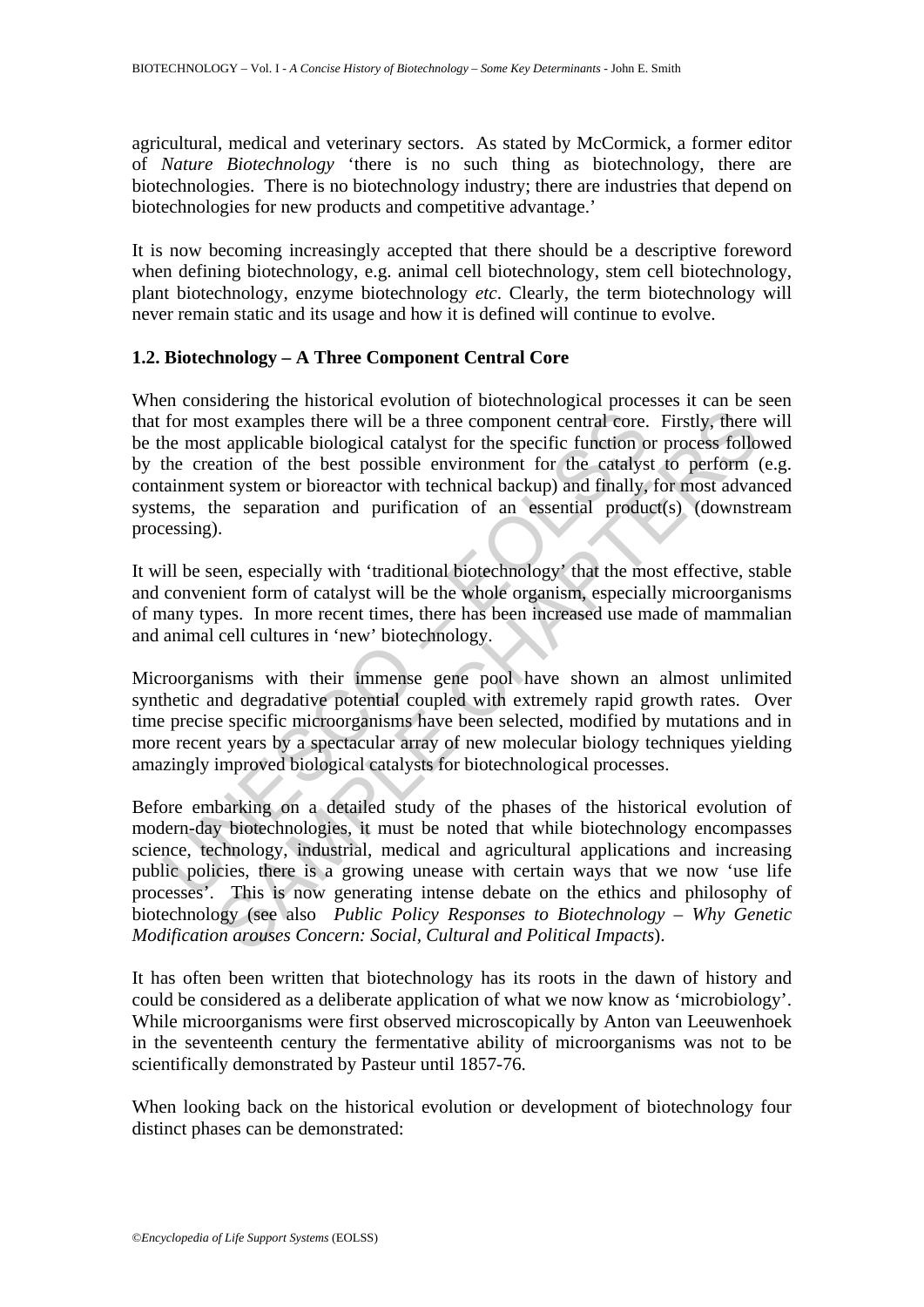- Biotechnological production of foods and beverages.
- Biotechnological production of biomass (bakers' yeast), brewers yeast, waste treatment processes and various solvents under non-sterile conditions.
- Biotechnological processes under conditions of sterility and the use of pure single cultures.
- The impact of applied genetics and recombinant DNA technology on biotechnology processes.

Biotechnological production of foods and beverages.

and by 4000 BC, will was shown in the read East by the time<br>enesis. Microorganisms were first seen in the several ecentric entruventhock who developed the simple microscope; the ferme<br>roorganisms were demonstrated between 4000 BC; whe was known in the levelr east by the tme of theorem<br>Microorganisms were first seen in the seventeenth century by Anton<br>ock who developed the simple microscope; the fermentative ability<br>insins were demonstrated Sumarians and Babylonians were drinking beer by 6000 BC; they were the first to apply direct fermentation to product development; Egyptians were baking leavened bread by 4000 BC; wine was known in the Near East by the time of the book of Genesis. Microorganisms were first seen in the seventeenth century by Anton van Leeuwenhoek who developed the simple microscope; the fermentative ability of microorganisms were demonstrated between 1857-76 by Pasteur – the father of biotechnology; cheese production has ancient origins, as does mushroom cultivation.

Biotechnological processes initially developed under non- sterile conditions.

Ethanol, acetic acid, butanol and acetone were produced by the end of the nineteenth century by open microbial fermentation processes. Waste-water treatment and municipal composting of solid wastes represents the largest fermentation capacity practised throughout the world.

Introduction of sterility to biotechnological processes

In the 1940s complicated engineering techniques were introduced to the mass production of microorganisms to exclude contaminating microorganisms. Examples include the production of antibiotics, amino acids, organic acids, enzymes, steroids, polysaccharides, vaccines and monoclonal antibodies.

Applied genetics and recombinant DNA technology

Traditional strain improvement of important industrial organisms has long been practised; recombinant DNA techniques together with protoplast fusion allow new programming of the biological properties of organisms.

Table 2. Historical Development of Biotechnology Source: Smith (2009) *Biotechnology*. 5<sup>th</sup> Edition. Cambridge University Press

### **2. Biotechnology of Traditional Fermented Foods and Beverages**

The very roots of modern biotechnology can be seen in traditional food and beverage fermentations. Fermented foods and beverages were derived from plant and animal sources and became an accepted and essential part of the diet in almost all parts of the world (see also *Fermented Foods and their Processing)*. Use was made of a wide array of substrates applying techniques of the most primitive nature yet achieving an amazing range of sensory and textural qualities in the final products. Fermented foods include breads, cheeses, yoghurts, sauerkraut, soy sauce, tempeh, fermented fish, while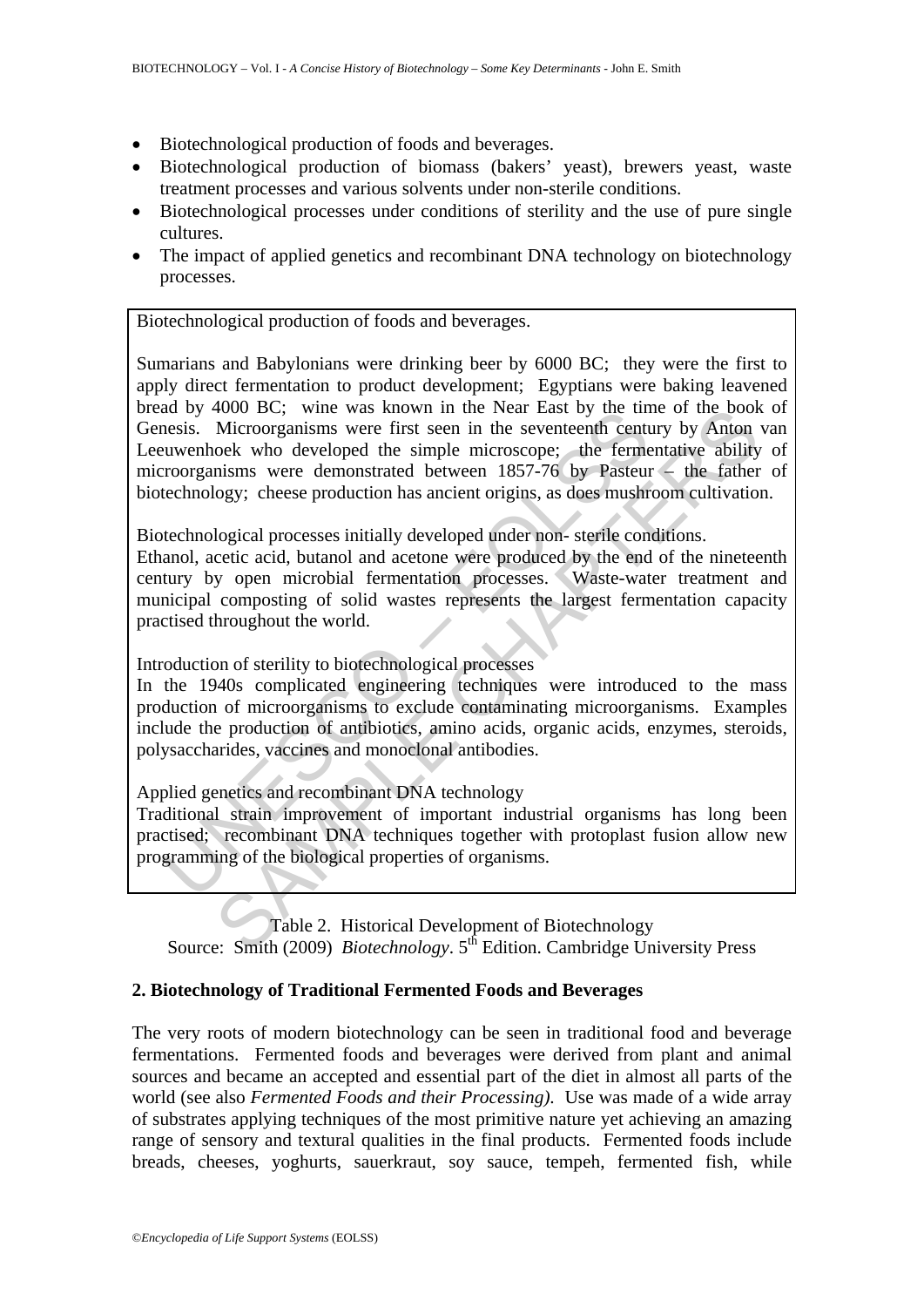fermented beverages include alcoholic beers, wines, saké, brandy, whisky and nonalcoholic teas, coffee and cocoa. The Egyptians, Sumerians and Babylonians produced alcoholic beverages from barley, sour-dough bread from rye occurred in Europe in 800 BC while accounts of fermented dairy products can be seen in early Sanskrit and Christian works.

# **2.1. Food Fermentations**

Food fermentations in tropical countries have a long history of usage and almost certainly predated those in temperate zones. It is believed that tropical food fermentations may have spread from China to South East Asia over 3000-4000 years ago. The postulated range of fermented foods would include pickles, sauces (especially soya sauce), dried salted and unsalted fish and meats, leaven for fermentations and countless others.

ntless others.<br>
tropical civilization to grow and expand it was essential to have a<br>
1 and to have food reserves. Whereas in cold climates foods co<br>
ereved by chilling and freezing and by air and sun drying, tro<br>
ciculties Then the transmission of expansion and any material to have a constant supplometics.<br>
I civilization to grow and expand it was essential to have a constant supplomethers.<br>
In drying raw materials and foods could readily 'r For tropical civilization to grow and expand it was essential to have a constant supply of food and to have food reserves. Whereas in cold climates foods could be stored and preserved by chilling and freezing and by air and sun drying, tropical climates had difficulties in drying raw materials and foods could readily 'rot' overnight by microbial activity. Somehow, ancient societies were able to harness this high microbial metabolic activity associated with 'rotting' and turn it into beneficial biochemical transformations, yielding improved products, with stability, and acceptable taste and nutrition.

Contributions to the economy of food-winning

- Preserves perishable raw material at low cost, aids dehydration.
- Salvages waste otherwise not usable as food.
- Reduces cooking time, hence reducing demand on the food-winning time by reducing fuel demand.
- Enhances nutritional value by improving digestibility, protein value, and vitamin content.

Protective value

- Destroys toxic, undesirable or anti-digestive components of the raw material; this action increases the range of raw materials available as food.
- Adds positive antibiotic components, destroys harmful biota and protects against infection or infestation.

Psychological and social value

- Improves appearance and flavour, often imparting a meat-like flavour.
- Functions as appetite stimulant and condiment
- Imparts texture, fibre and bite/chewiness, makes the product enjoyable.

Table 3. Virtues Conferred on a Potential Food Material by Fermentative Processes Source: Stanton. In Wood (1998) Vol. 2. *Microbiology of Fermented Foods*

With our modern understanding of such indigenous fermentations it is hard to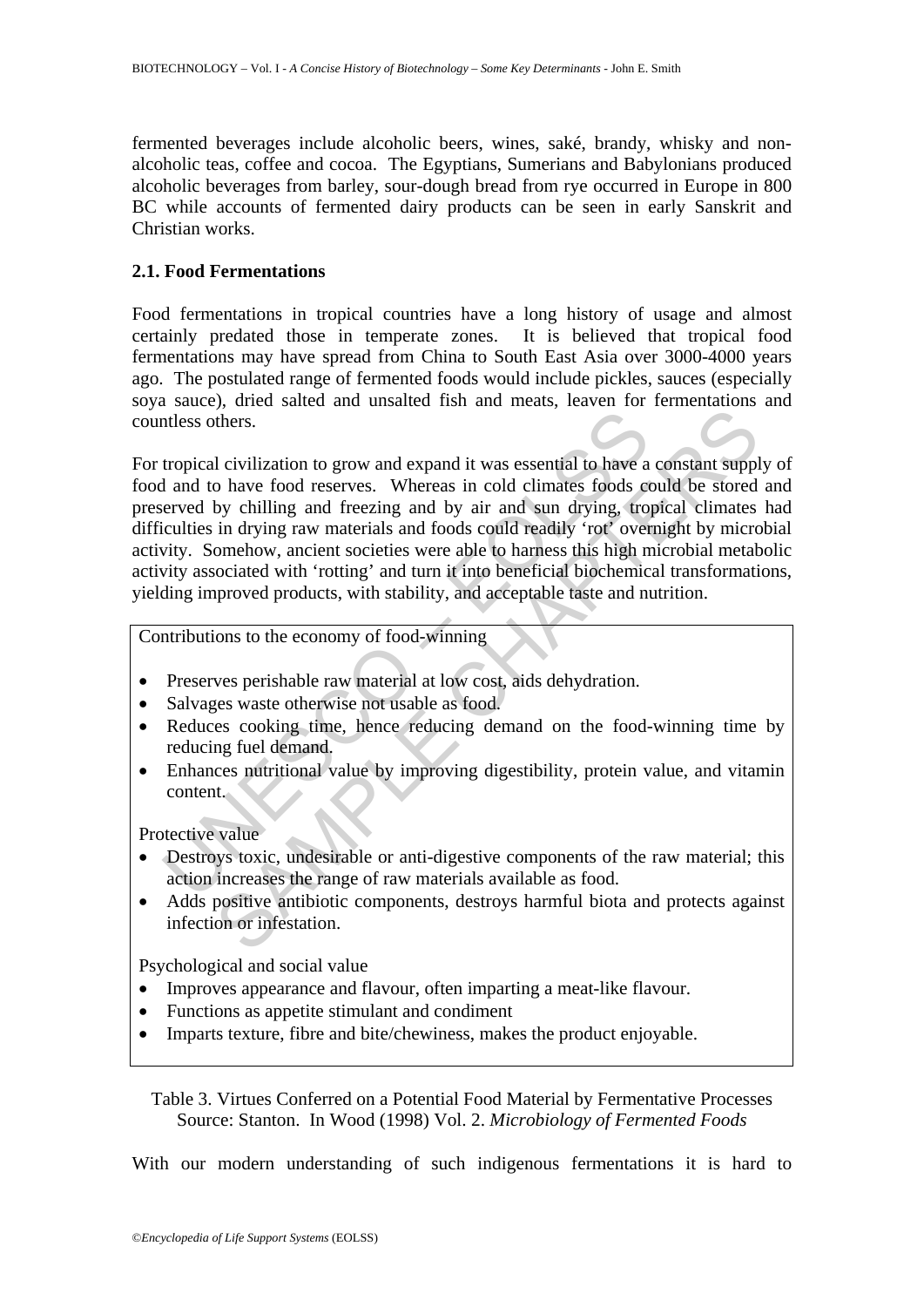contemplate how such village-level fermentations evolved and were repeatable, *viz*. selection and preparation of the raw materials, the conservation of the inoculum and the control of environmental parameters. In essence, food fermentations can be considered as the control of rotting (microbiology) by controlled rotting (applied microbiology).

Stanton has characterized fermented indigenous foods by four main determinates: people, environment, substrates and microorganisms.

### **2.1.1. People and Environment**

The states show less forms of food fermentations, rather food preservation drying and ambient cold temperature storage. Temperate expectables. In the humid tropics food microbial fermentations were vergetables. In the humi now less forms of food fermentations, rather food preservations have relies<br>ing and ambient cold temperature storage. Temperate societies evolve<br>les of food preservation largely by drying and bacterial fermentation of to<br>b The type of climate, or geographic area, was the dominant determinate on the type and range of food fermentations. While temperate civilizations left many artifacts symbolic of their fermentations, this had not happened to any noticeable level in the tropics. Cold climates show less forms of food fermentations, rather food preservations have relied on air/sun drying and ambient cold temperature storage. Temperate societies evolved a wide range of food preservation largely by drying and bacterial fermentation of milk and vegetables. In the humid tropics food microbial fermentations were the main means of food preservations.

#### **2.1.2. Substrate**

Substrates, largely define indigenous food fermentations. Old World tropical food fermentations made extensive use of rice, sorghum, and millet, many forms of peas and beans, yams, tree legumes, palm and cycads. New World food fermentations employed maize, cassava, palms, cocoa, agave and various fruits.

> TO ACCESS ALL THE **40 PAGES** OF THIS CHAPTER, Visit: http://www.eolss.net/Eolss-sampleAllChapter.aspx

#### **Bibliography**

- - -

Avery, O.T., Macleod, C. and McCarty, M. (1944). Studies on the chemical nature of the substance inducing transformation of pneumococcal types. 1. Induction of transformation by deoxyribonucleic acid fraction isolated from *Pneumococcus* type III. *Journal of Experimental Medicine* 79, 137-158. [A seminal paper].

Berg, P. *et al*. (1974). Potential hazards of recombinant DNA molecules. *Science* 195, 303-306. [A critical awareness of the possible dangers of rDNA].

Budd, R.C. (1993). *The Uses of Life: A History of Biotechnology*, New York Cambridge University Press. [A comprehensive coverage of all historical events – a scholarly treatise].

Budd, R.C. (2007). *Penicillin: Triumph and Tragedy.* Oxford University Press, Oxford.

Cantley, M.F. (1995). The regulation of modern biotechnology: a historical and European perspective. In *Biotechnology: A Comprehensive Treatise*. Vol. 12. *Legal, Economic and Ethical Dimensions*. Edited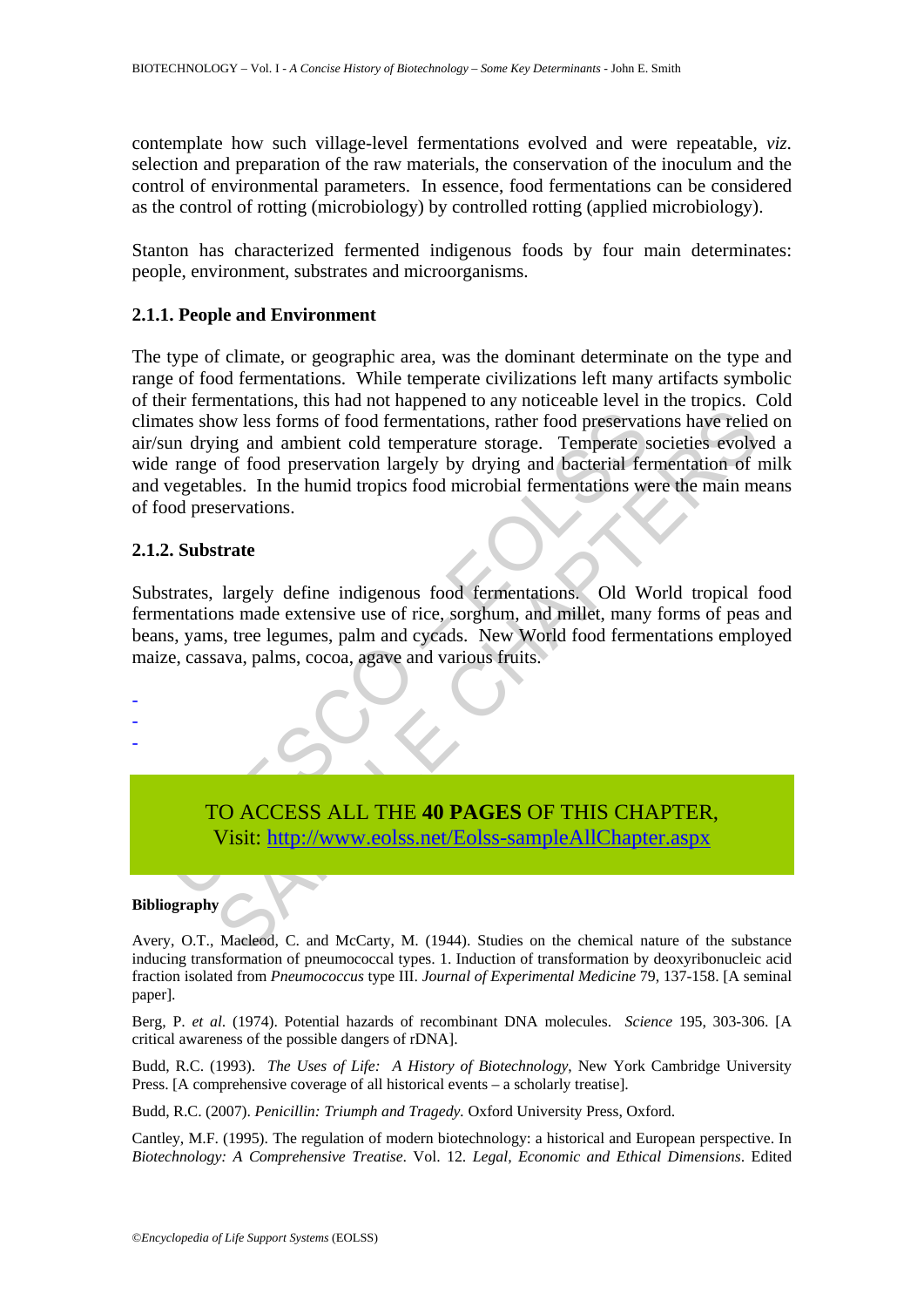H.J. Rehm and G. Reed, pp. 508-681. VCH Weinheim. [A scholarly and comprehensive coverage of regulations associated with biotechnology].

Frewer, L.J. and Painting, K. (2008). Will global acceptance of genetic modification of foods occur? *International Review of Food Science & Technology* 1, 42-44. [A realistic assessment of the future of GM foods].

Hastings, J.J.H. (1978). Acetone butanol fermentation. In *Economic Microbiology*. Vol. 2. Edited A.H. Rose, pp. 31-45. Academic Press, London. [A critical examination of a classic fermentation].

Hough, J.S. (1988). *The Biotechnology of Malting and Brewing*. Cambridge University Press. Cambridge. [Emphasizes the role of yeast and brewing in the evolution of biotechnology].

Huttner, S.L. (1995). Government, researchers and activists: the critical public policy interphase. In *Biotechnology: A Comprehensive Treatise*. Vol. 12. *Legal, Economic and Ethical Dimensions*. Edited H.J. Rehm and G. Reed, pp. 460-493. VCH Weinheim. [An outstanding assessment of public policies on biotechnology].

Loening, K.L. (1990). *The Language of Biotechnology: Insight into a Problem Often Ignored.* [The terminology of biotechnology, a multidisciplinary problem well highlighted].

ning, K.L. (1990). The Language of Biotechnology: Insight into a Problem<br>inology of biotechnology, a multidisciplinary problem well highlighted].<br>R.W. and Primrose, S.B. (1994). Principles of Gene Manipulation. An In-<br>nee L. (1990). The Language of Biotechnology: Insight into a Problem Often Ignored.<br>
of biotechnology, a multidisciplinary problem well highlighted].<br>
and Primcose, S.B. (1994). Principles of Gene Maringhation. An Introductio Old, R.W. and Primrose, S.B. (1994). *Principles of Gene Manipulation. An Introduction to Genetic Engineering*. 3<sup>rd</sup> Edition. Blackwell Scientific Publications, Oxford. [A clear and concise treatment on the development of genetic engineering].

Rabino, I. (1991). The impact of activist pressures on recombinant DNA research. *Science*, *Technology and Human Values* 16, 70-87.

Ratledge, C. and Kristiansen, B. (2001, 2006). Editors. *Basic Biotechnology*. Editions 2 and 3. Cambridge University Pres, Cambridge. [A comprehensive coverage of modern biotechnology].

Smith, J.E. (2009). *Biotechnology* 5<sup>th</sup> Edition. Cambridge University Press, Cambridge. [An introductory coverage of biotechnology].

Spier, P.E. (2000). Editor. *Encyclopedia of Cell Technology*. John Wiley & Sons, New York. [Historical to present-day cell culture].

Stanbury, P.F. and Whitaker, A. (1984). *Principles of Fermentation Technology*. Pergamon Press, Oxford. [A comprehensive coverage of historical to modern development of fermentation technology].

Watson, J.D. and Crick, F.H.C. (1953). Molecular structure of nucleic acids – a structure for deoxyribonucleic acid. *Nature* 171, 737-738. [A seminal paper].

Watson, J.D. and Tooze, J. (1981). *The DNA Story: a Documentary History of Gene Cloning*. W.H,. Freeman & Co. San Francisco. [The classic story of how it all happened].

Weibe, H.G. (2004). Quorn™ mycoprotein – overview of a successful fungal product. *Mycologist* 18, 17-20. [The story of the only truly successful single cell protein program].

Witkowski, J. (1988). Fifty years on: molecular biology's hall of fame. *Trends in Biotechnology* 6, 234- 243. [The key papers that heralded molecular biology/genetic engineering].

Wood, B.J./B. (1998). Editor. *Microbiology of Fermented Foods*. Vols. 1 and 2. Blackie Academic and Professional, London. [A comprehensive coverage of the historical and modern role of worldwide food fermentations].

#### **Biographical Sketch**

**John Edward Smith** (BSc. MSc., PhD., DSC) is Currently Emeritus Professor of Applied Microbiology in the newly-formed Institute of Pharmacy and Biomedical Sciences, University of Strathclyde. He is a Fellow of the Institute of Biology, Fellow of the Royal Society of Edinburgh and Founder Fellow of the International Academy of Food Science and Technology. Professor Smith is married to Evelyn and has two daughters and one son, and nine grandchildren.

#### *Employment:*

University of Strathclyde, Glasgow: 1959-1998